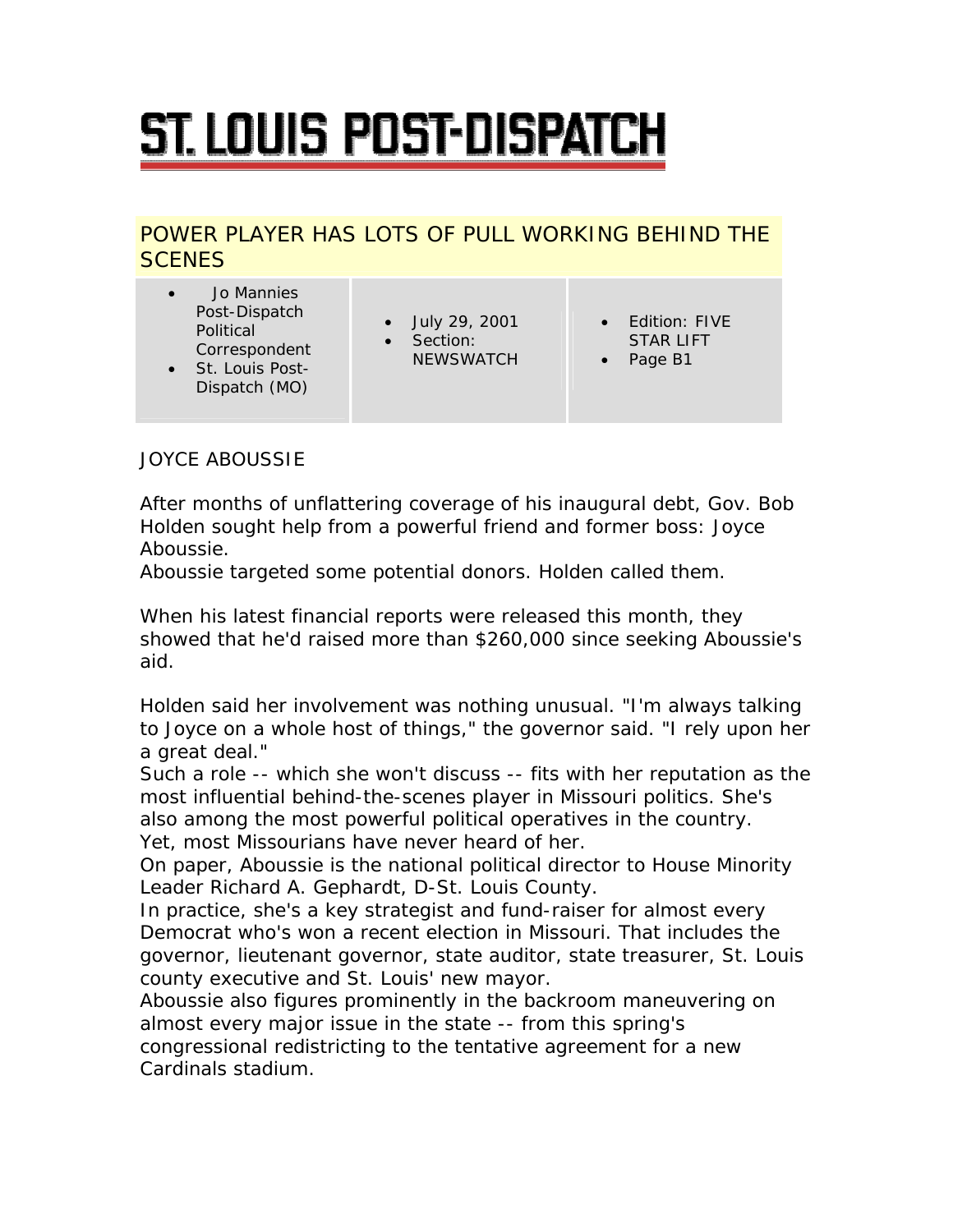Says Cardinals president Mark Lamping: "I believe Joyce Aboussie was the invisible hand behind the scenes that made that happen." Her particular contribution, he said, was in orchestrating a key March

18 meeting of four major political players: Gephardt, Holden, St. Louis County Executive George R. "Buzz" Westfall and St. Louis Mayor Francis Slay (who was then the Democratic candidate for mayor). All four officials are close to Aboussie. At that meeting, which she attended, the four agreed to try to work out a deal to help the Cardinals.

Aboussie won't talk about that, either. She prefers to stay below the radar of the public or the press. That makes her a perfect foil for her high-profile, smooth-talking boss.

While he's called Mr. Compromise, she's often dubbed a barracuda. "We don't call her the Ayatollah Aboussie for nothing," said Westfall, who's relied on her expertise for more than a decade.

Aboussie chuckles at the comparison. "I am who I am. I don't craft myself to complement Dick Gephardt," she said. "He is Mr. Nice Guy. Sometimes I am a barracuda."

Take, for example, this spring's jockeying for new congressional boundary lines. U.S. Rep. Todd Akin's district director, Patrick Werner, recounts how Aboussie took control of the negotiations.

In their first meeting, Werner said he was stunned when Aboussie bluntly told him what territory Akin, R-Town and Country, could keep within his 2nd District and what he'd have to give up to Rep. William Lacy Clay Jr., D-St. Louis.

Werner told her, for example, that Akin wanted to retain Lambert Field. Aboussie said no. Akin wanted to keep the local offices of Boeing and Monsanto. She said they had to move into Clay's 1st District as well.

Their argument moved to the politically split state Legislature, which made the final decision. Akin submitted an alternate map. Aboussie's map prevailed -- largely because she'd privately secured the support of the state's other four Republicans in the U.S. House.

Aboussie chuckles at Werner's complaint about her strong-arm tactics. "It's a fair slam," she said. "And it happens to be accurate."

Werner, meanwhile, says there's no hard feelings. "I respect the pure politics that she practices. I learned a lot."

Indeed, Aboussie appears to be on good terms with area Republicans who repeatedly bash her boss. She attracts praise from such key GOP players as state House Minority Leader Catherine Hanaway of Warson Woods and Clayton manufacturing magnate Sam Fox, the state's most generous GOP donor.

And no Democrat wants to cross her -- particularly in public.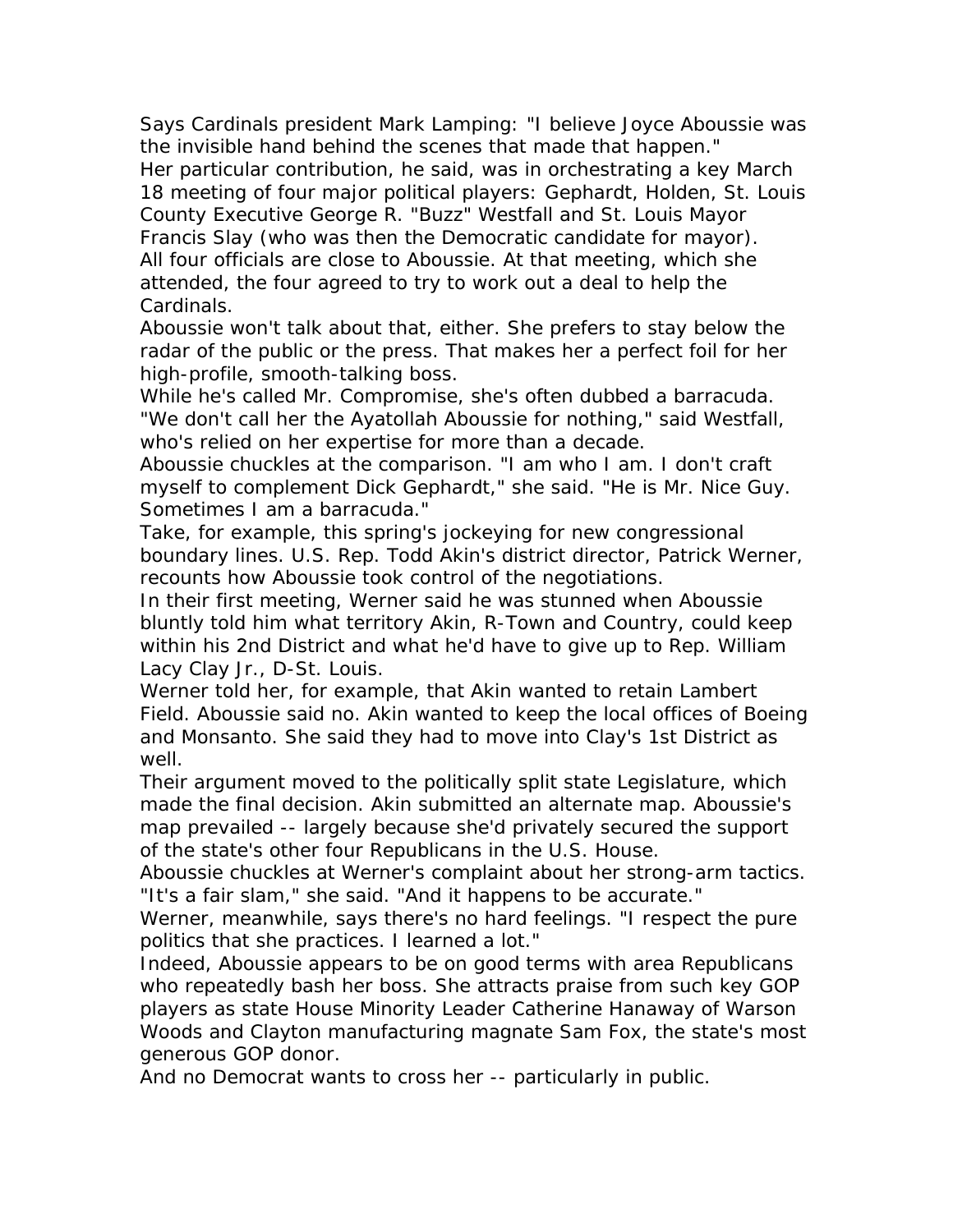"I can't think of anyone who I'd least want against me," said Slay, who's known Aboussie all her life. "I can't think of anybody who I'd rather have on my side, either."

Last month, Aboussie became the first aide to receive the regional Democratic Party's Thomas Jefferson Award, a partisan honor that's previously gone to politicians.

At the dinner in her honor, Gephardt offered rare public insight into the key role she plays in his political life. Gephardt got teary-eyed as he told the banquet crowd, "She's a person who you can trust with your life."

Gephardt said he makes no apologies for her take-no-prisoners style. "I am damned glad," he explained, "that we've got somebody on our side who understands that this ain't beanbag."

Politics in her blood

Aboussie was born into a family with a long political history. Her father, Alex Aboussie, is a longtime Democratic activist in the city. A cousin, Martie Aboussie, was a longtime St. Louis alderman.

She recalls being a television-news junkie as a kindergartner, about the same time that she got involved in her first political campaign. She distributed leaflets promoting then-Sen. Thomas F. Eagleton, D-Mo., and still recalls the jingle: " 'Eagleton, he's our man, a man for all Missourians.'"

She graduated from the all-girls St. Joseph Academy, serving as class president her junior year. She started her first political consulting firm while still a student at St. Louis University.

Aboussie's first high-profile consulting job was in 1980, when she was hired to manage St. Louis' successful campaign to end its \$25,000 salary ceiling for municipal employees.

She began working for Gephardt in 1976 as a volunteer. By 1978, she was managing his campaigns. As Gephardt rose in prominence, so did Aboussie.

On the side, she started a polling and telemarketing firm, Telephone Contact Inc., that's now among the largest in the Midwest. The firm has used public records to assemble detailed information on every voter in Missouri. It's routinely hired by candidates and school districts.

Tony Feather, a Missouri native who served as national political director for now-President George W. Bush, says Aboussie's firm has helped transform her into a national player.

Aboussie, says Feather, is probably the only political aide in the country who has the latest voter-contact technology at her fingertips. "She's become the information funnel for the (Democratic) party," he said. "I don't know anyone in the Republican Party who has what she has."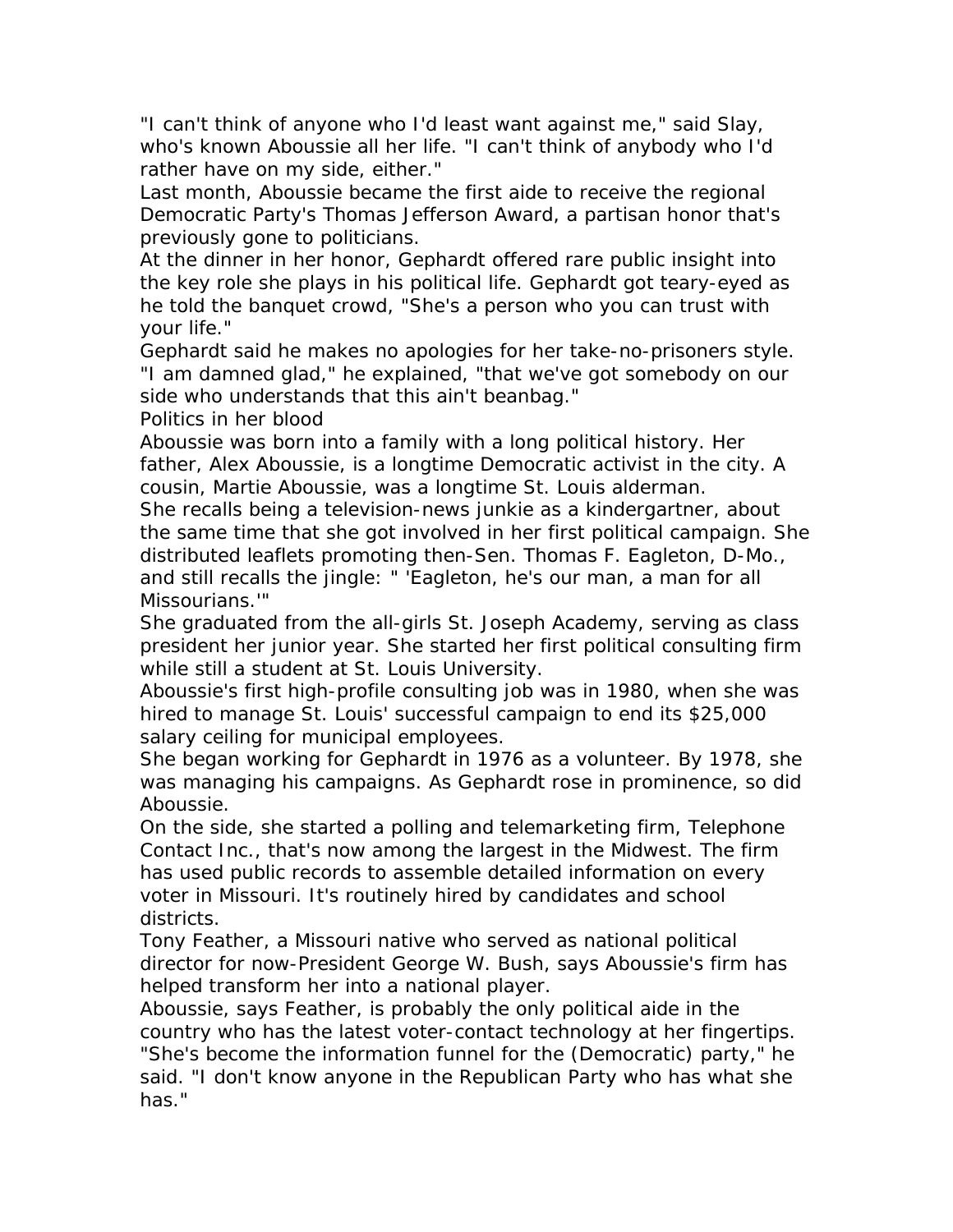But what's key, he and others add, is Aboussie's gift for strategy. Indeed, some Republicans speculate that Bush carried Missouri last fall, instead of Gore, because Aboussie was concentrating on helping Holden.

Holden used to work as a congressional aide for Gephardt and Aboussie in the early 1980s. Lt. Gov. Joe Maxwell and state Auditor Claire McCaskill also all once worked for Gephardt.

Devoted to the cause

Aboussie, 44, says her political philosophy is simple: "I think sometimes government ought to be there to get things done." She adds that she's willing to go all-out to help Democratic candidates who share that view. And as she sees it, nobody personifies that philosophy more than Gephardt.

'"We're really devoted to each other," Gephardt said. Says Aboussie of her boss: "Dick Gephardt is the closest thing to another brother that I will have."

Gephardt's campaign pays Aboussie about \$130,000 a year to run his political operations, based in a mall storefront in Shrewsbury. During last fall's contests, Vice President Al Gore and the state Democratic Party placed their campaign operations next door.

She's known for striking terror in the hearts of Gephardt's aides in Washington. When high-powered national consultants fly in, Aboussie routinely mandates that they take out the office trash and go door-todoor with Gephardt to hear from average voters.

Aboussie, who lives in south St. Louis County, is single. She's Catholic and close to her family. But she is so focused on politics that friends joke that she doesn't know the make of her leased car. (It's a Chrysler LH.)

She has one other passion: St. Jude Children's Hospital in Memphis, Tenn. Her family helped entertainer Danny Thomas start the hospital almost 40 years ago.

Actress Marlo Thomas, daughter of the late entertainer, says Aboussie has been on the hospital's board since the early 1980s and now is vice chairman. She used her own money to endow a pediatric AIDS laboratory and, Thomas says, "easily" raises more than \$1 million a year for the hospital.

"I'm crazy about her," said Thomas. "I'm from Hollywood and I know a lot of people who aren't the genuine article. She is."

Aboussie tries to stay in the background. But longtime friend Donna Brazile, who managed Gore's White House bid, said Aboussie is increasingly attracting national attention.

She calls Aboussie "one of the few women who've come through the ranks to be players on the national stage. She raises money. She raises hell. She does it with finesse."